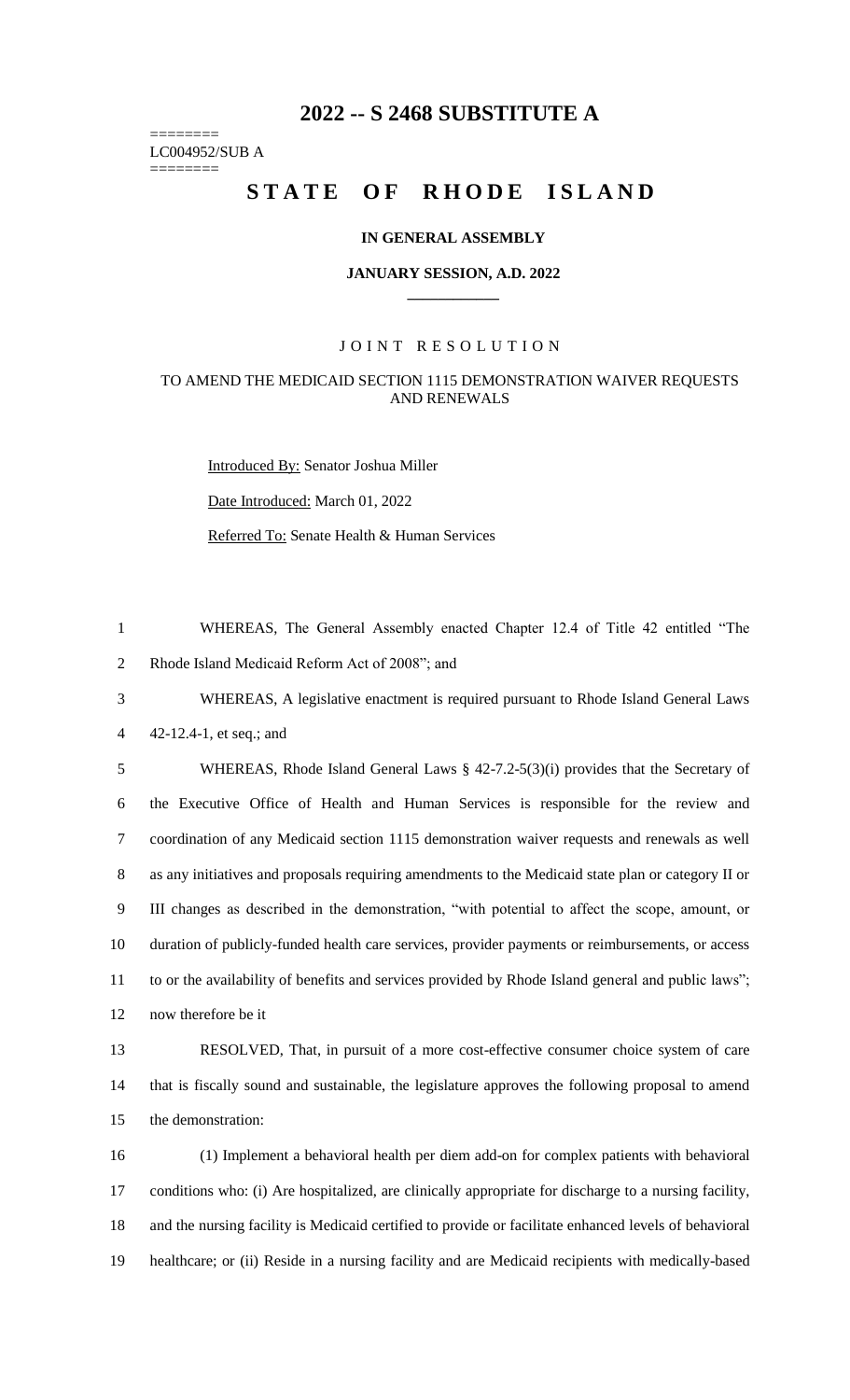mental health or behavioral disorders demonstrating significant behaviors as shown in a minimum of thirty (30) days of clinical behavioral documentation of behavioral health conditions, and the nursing facility is Medicaid certified to provide or facilitate enhanced levels of behavioral healthcare; and be it further

 RESOLVED, That the Secretary of State be and hereby is authorized and directed to transmit duly certified copies of this resolution to the Governor of the State of Rhode Island, and to the Rhode Island Department of Health, and to the Rhode Island Executive Office of Health and Human Services.

======== LC004952/SUB A ========